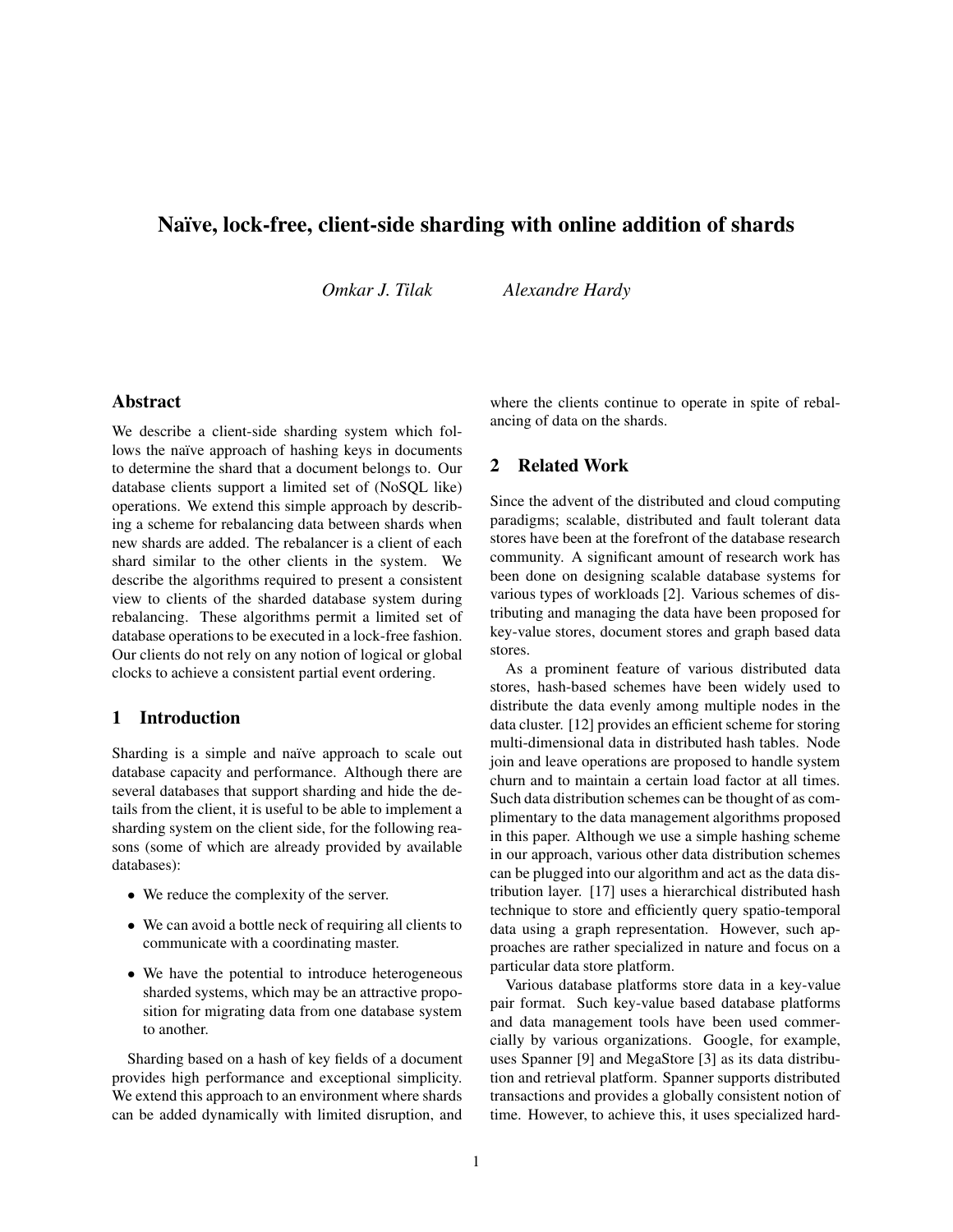ware by equipping database servers with GPS and atomic clocks for time synchronization. On the other hand, our client-side data management platform can be deployed on commodity hardware thus eliminating the cost of expensive hardware. We simulate global time based on the ordering among various operations and thus maintain a consistent view that gets offered to multiple, distributed clients. Amazon uses Dynamo [11] as the platform to power its e-commerce applications. Dynamo makes use of well-known distributed database management constructs (such as data partitioning based on geographic locations, object versioning to attain consistency) to provide a consistent view to the application. PNUTS [8] is a geographically distributed and centrally managed database system that powers Yahoo's massive web application suite. Data is either hashed or ordered for quick retrieval. PNUTS makes use of a message bus to distribute operational data to the database servers. PNUTS offers consistency guarantees on a per-record basis that are transactional in nature but not completely serializable. In [10], authors propose an extension to the basic key-value paradigm by allowing applications to combine multiple keys to form key-groups. The transactional semantics are provided on a per-keygroup basis. This approach uses a traditional key-value store as the underlying platform. However, a single node in the cluster gains ownership of all the keys in a key group. This makes the scheme susceptible to failures.

There are various open source distributed database solutions available which offer varied paradigms (SQL, NoSQL, key-value, document store, object store) of data store [6]. MongoDB [7, 4] is an open-source document database which supports data replication for highavailability. Data distribution is supported in the form of shards. MongoDB shards (divides) data among multiple machines based on range or based on the hash value of the shard key. The data is automatically moved between shards based on load, access pattern and data churn caused by inserts, updates and deletes. However, MongoDB sharding is done entirely on the server side. Our approach offloads that responsibility to the client and allows servers to only worry about data replication. Cassandra [15] supports partitioning and replication. Failure detection and recovery are done automatically by the cluster. However, Cassandra has a weaker concurrency model wherein replicas are updated asynchronously and replication factor is maintained by a read-repair approach.

The commodity storage solutions offered by various vendors have been leveraged to implement databases. In [5], authors explain one such approach. Here, a database service is implemented on top of Amazon's S3 service. Read, write, and commit protocols are presented which together constitute the database service. Such approaches can be considered as complimentary to the approach presented in this paper. Our data management and query algorithms can run on top a myriad of database services as long as they offer some basic database functionalities.

Significant work is also being done to extend the functionality of different languages so that it becomes easier to write code that deals with queries on distributed databases. For example, Java can be extended with distributed transactional constructs [14] so that it is easier to write queries on distributed datastore and access them using JDBC and MPI. Although such approaches do make writing correct distributed queries possible, our approach addresses the issue of correctness by defining algorithms so that the ordering of the operations is preserved even in a concurrent context.

Our approach differs from these solutions in a fundamental manner. These industry techniques push the data management and consistency logic to the servers whereas we put that logic in the clients. This allows us to keep the servers "dumb" and make use of commodity hardware to run our platform. Our approach does not require any messaging platform, except to establish some global state. No communication is required between clients to perform the standard set of database operations that our client library supports. This also increases the scalability and operability of the system as new clients can be launched without any extra setup required. Our approach also aims to be generic in nature and can be applied to various types of databases. Finally, we rely on the underlying database to provide ordering of operations so that the clients do not require any notion of a shared clock [16].

# 3 Overview

We make a number of assumptions in our system, which is consistent with our particular use of the database system. The algorithm is designed around these assumptions, and is thus not a completely general algorithm, but rather a useful subset of the typical operations executed against a database.

We assume that the only atomic operations available to clients are:

- Add (insert) a document into a collection, with notification of conflicting primary keys.
- Remove a named (by primary key) document from a collection.
- Update the entire contents of a named document (partial updates, and increment operations are not supported).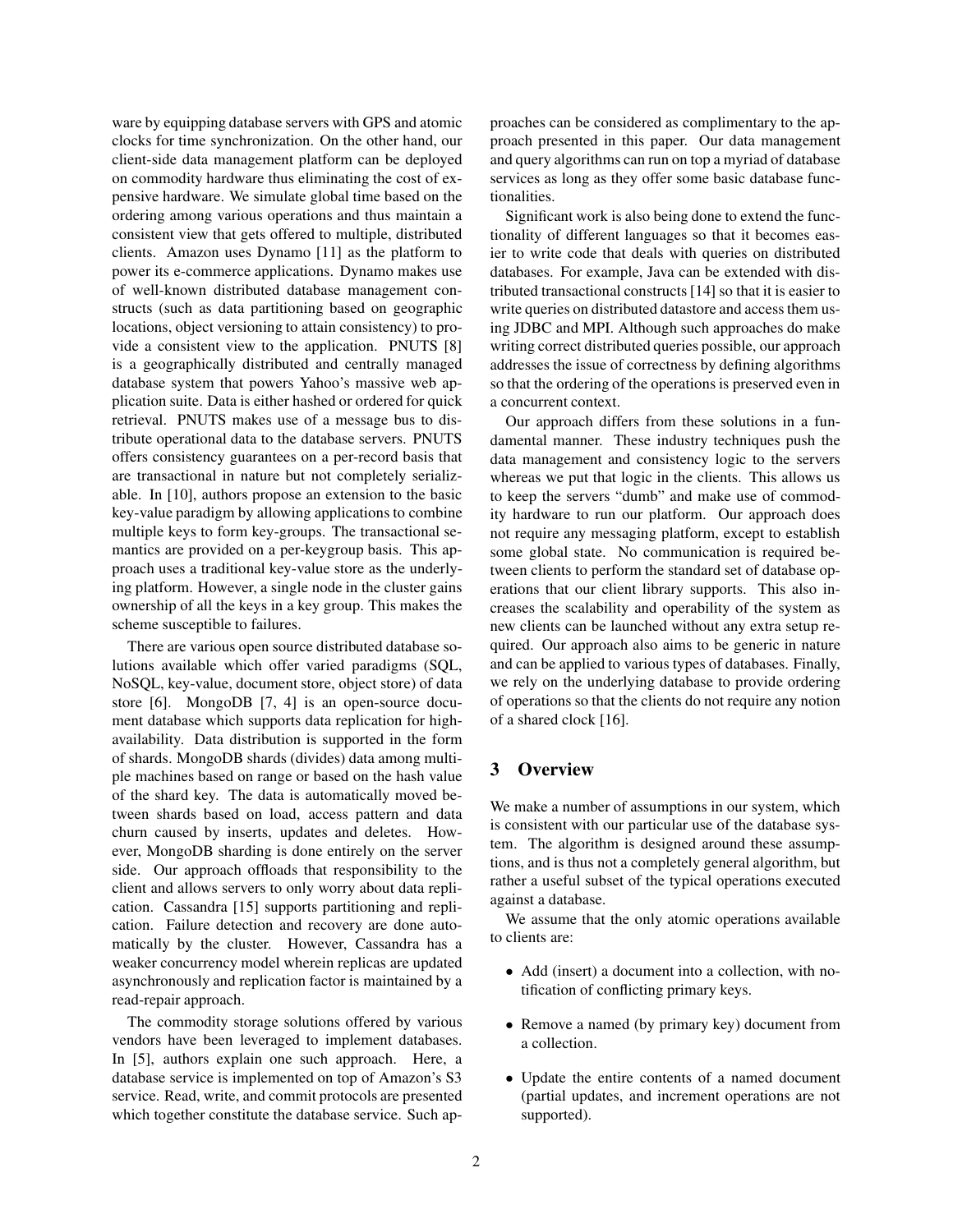• Get (retrieve) a named document from a collection.

By atomic, we mean that

- the state of a document is well defined during any of these operations, corresponding to the state either before or after the operation.
- on completion of the concurrent execution of these operations on a document, the final state of the document coincides with the state achieved by serially executing some permutation of the concurrent operations.

We do not require chronological ordering of operations, except from the perspective of the client. That is, if the database client executes operations in a serial fashion, then the chronological ordering of those operations must be preserved. However if a database client executes a number of operations concurrently, then we do not guarantee any chronological ordering of the operations.

We also support queries over document collections where we guarantee:

- If a document has not been deleted, it will be returned as part of the results of the query (assuming it matches the query criteria).
- A document will not occur twice in the results of a query, if that document has not been updated during the query.
- Only queries that do not mutate documents are permitted. For mutations, the individual atomic operations listed above should be used.

Our priority in this case is not to miss any data, but allow some data to be duplicated in a result set (although in most cases we avoid these duplicates).

Note that the algorithm is lock-free, but this does not mean that the shards do not use locks to implement the atomic operations. Instead, it means that the client does not have to perform any locking to guarantee consistency of the data.

The algorithm we present has more overhead than traditional sharding, and thus we want to limit the time during which this algorithm is applied. To do so, each client maintains state which determines when this algorithm is going to be executed.

In the next section we describe how the database clients agree on the state of the system, and how transitions from one state to another is effected, followed by a discussion of our algorithms for lock free database operations during the rebalancing phase.

# 4 State Transitions

When a new shard is added, the system enters the rebalancing phase. The naïve sharding algorithm does not guarantee consistent results when we enter the rebalancing phase. For example, a sharding system based on the hash of the primary key of a document, will compute a new shard for every document. Assume that the rebalancer has not moved these documents yet. If a database client tries to retrieve a known document using the new algorithm, it may end up fetching the document from the new shard rather than the shard where the document is actually located, and will thus incorrectly infer that the document no longer exists.

We thus need a special algorithm to execute during rebalancing to ensure consistency. However, it is imperative that all database clients execute the same algorithm at any point in time to prevent mutations that can result in an inconsistent state. It is not acceptable for one client to assume there are 2 shards, while another client works with 4 shards, where 2 shards are common between the database clients.

To ensure agreement between clients, we store the current state in an independent metadata store. This metadata store is extremely lightweight, and is consulted infrequently. The metadata stored for the current state is:

- The number of shards before rebalancing was started (if rebalancing).
- The number of shards currently available for use.
- The current version of the database system a monotonically increasing number which records the number of times the number of shards has changed.
- The state of all database clients (there is only one such state since all clients must agree on that state).
- Related to the above field: whether rebalancing is in progress.

Our state transition diagram is illustrated in figure 1. The states are as follows:

- normal The normal naïve sharding algorithm (high performance) is executed in this state.
- $\bullet$  enter\_rebalance A barrier state: join the enter rebalance barrier. Database clients are notified of this state change through a notification mechanism, after the new database shards are confirmed to be available. No new operations may be performed until all known database clients have entered the barrier. The last database client to enter this barrier will trigger the transition to the rebalancing state. All clients will use the new database version number at this point.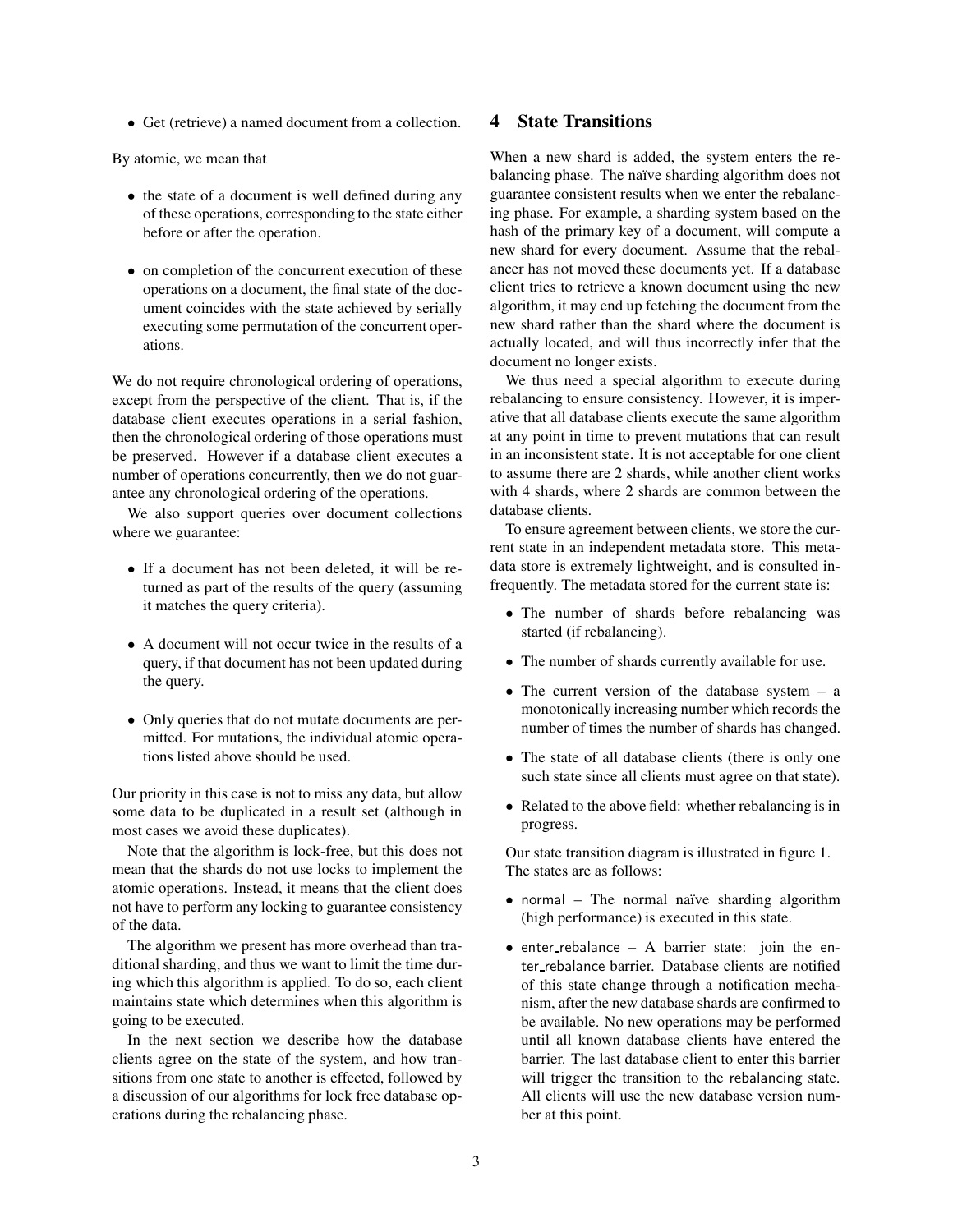

Figure 1: State transition diagram for database clients.

- rebalancing The rebalancer process begins to execute in this state. When the rebalancer process has finished moving documents around, it will notify database clients of the transition to the enter cleanup state. While in the rebalancing state, clients will execute a slower algorithm that ensures that the data in the database system remains consistent.
- enter cleanup A barrier state: join the enter cleanup barrier. The last database client to join this barrier will trigger the transition to the cleanup state. No database operations are permitted in this state, the operations are queued until the database client enters a state where operations can be performed.
- cleanup The rebalancer removes any remaining documents which are not necessary for the naïve sharding algorithm. There should be very few documents left which satisfy this criteria. Database clients are not permitted to perform operations and therefore queue any database requests. When the rebalancer has finished the cleanup, it notifies database clients of the change to the leave\_rebalance state.
- leave\_rebalance A barrier state: join the leave rebalance barrier. The last database client to join this barrier will trigger the transition to the normal state.

Barriers are used as the synchronization mechanism between database clients, to ensure that the same algorithm is executed by all clients. Before entering a barrier, the database client waits for all existing operations

| <b>State</b>    | <b>Algorithm</b> |
|-----------------|------------------|
| normal          | naïve            |
| enter_rebalance | none             |
| rebalancing     | consistent       |
| enter_cleanup   | none             |
| cleanup         | none             |
| leave_rebalance | none             |

Table 1: Algorithms executed in each of the states.

to complete, and subsequently joins the barrier. Once all known database clients have joined the barrier, each client can then proceed to process any queued database requests. The query operation is handled somewhat differently and is discussed in a later section. We have used ZooKeeper [13] to implement the barrier mechanism, where the number of participants in the barrier is determined by a strictly increasing counter stored in ZooKeeper.

The algorithm executed in each one of these states is listed in table 1.

Next we introduce some notation for describing the consistent algorithm applied during rebalancing, and follow that with a collection of algorithms for common database operations which provide consistent results during rebalancing.

#### 5 Notation

For simplicity in the following discussions, we ignore the possibility of multiple databases per shard, and multiple collections of documents per shard. Instead, we presume each shard is a single collection of documents which all share the same notion of a primary key. The algorithms are easily extended to collections and databases by considering each collection as a shard in the algorithms which follow. The notation we will use is:

- *d* a document with a number of attributes.
- $d_p$  The primary key of the document *d*.
- $S_i$  The set of all documents on shard *i*. Each primary key may occur no more than once in each shard.
- $S_i(k_1 = v_1, k_2 = v_2, \ldots, k_n = v_n)$  The set of documents in shard *i* with attributes  $(k_1, k_2, \ldots, k_n)$  =  $(v_1, v_2, \ldots, v_n)$ . Note that  $d \in S_i (k_1 = v_1, k_2 =$  $(v_2,...) \Rightarrow d \in S_i$ . Although we focus on equality, this notation can be extended to include arbitrary criteria that can be evaluated on a single document.
- $d \in S_i$  **True** if the primary key of *d* is already present in a document in *S<sup>i</sup>* . False otherwise.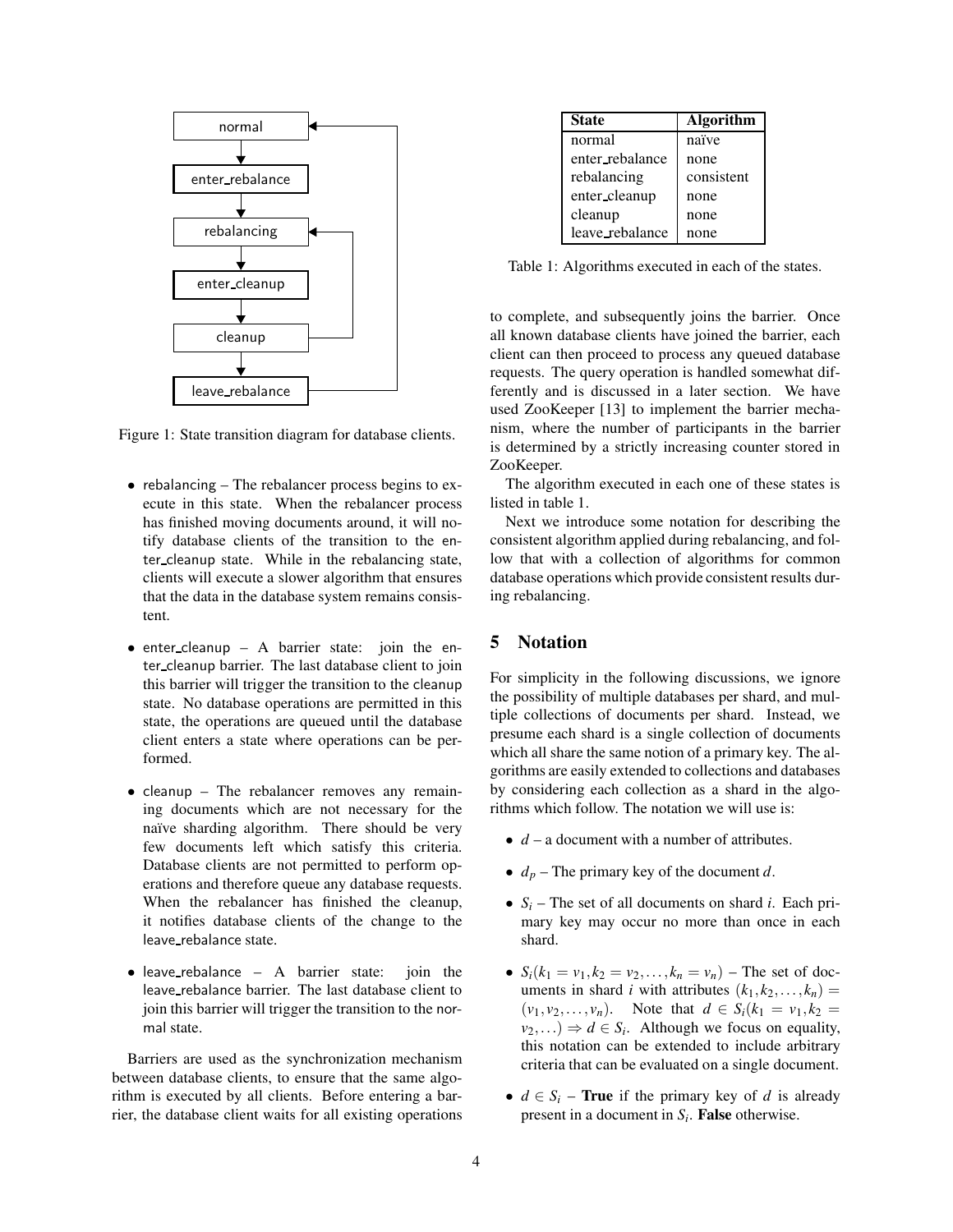- $S_i \leftarrow S_i + \{d\}$  Insert *d* into the shard  $S_i$ . The result of this action is DUPLICATE iff  $d \in S_i$ , or SUC-CESS otherwise. This is an atomic operation.
- $S_i \leftarrow S_i \{d\}$  Delete the document with the same primary key as *d* from the shard *S<sup>i</sup>* . The result of this action is NOTFOUND iff  $d \notin S_i$ , or SUCCESS otherwise. This is an atomic operation.
- $S_i(k_1 = v_1, k_2 = v_2, \ldots, k_n = v_n) \leftarrow d$  Update the documents in shard *i* with attributes  $(k_1, k_2, \ldots, k_n) = (v_1, v_2, \ldots, v_n)$  to have attributes as given by *d*. The attributes specified by  $(k_1, k_2, \ldots, k_n)$  must include the primary key of the document, and the value of the primary key must be *dp*. Each update is an atomic operation. The result of this action is NOTFOUND iff  $d \notin S_i(k_1 =$  $v_1, k_2 = v_2, \ldots, k_n = v_n$ , or SUCCESS otherwise.
- We define the upsert operation as:  $S_i \leftarrow S_i \cup \{d\}$ where

$$
S_i \cup d = \begin{cases} S_i + \{d\}, & d \notin S_i \\ (S_i - \{d\}) + \{d\}, & d \in S_i \end{cases}
$$

This is an atomic operation. The upsert operation inserts the document into the shard if it is not already present, or updates the document otherwise.

• We define the parameterized upsert operation as:  $S_i \leftarrow S_i \cup \{d\}$  where

$$
S_i \cup_d d = \left\{ \begin{array}{ll} S_i + \{d\}, & d \notin S_i(q) \\ (S_i - \{d\}) + \{d\}, & d \in S_i(q) \end{array} \right.
$$

and *q* is a tuple of the form  $(k_1 = v_1, k_2 =$  $v_2, \ldots, k_n = v_n$ ). This is an atomic operation.

• result  $=$  action  $-$  Perform the specified action and store the result.

Every insertion or update sets the document version to the new version *vnew*.

# 6 Algorithms

In this section, we describe the individual operations supported by the database client, and how they are implemented to ensure consistency during the rebalancing phase.

The key issue to address is that documents may not map to the same shard after the number of shards have been increased. Thus any database operation may in fact extend across two shards: the shard the document originally resided on (the old shard) and the shard on which we expect the document to reside after rebalancing completes (the new shard). If the old shard is identical to the new shard for a given document, then no rebalancing is required (other than some minor updates mentioned later). In this case, the conventional naïve sharding algorithm can be executed. Thus we only consider the case where the old shard and the new shard differ.

It will be helpful to establish some invariants or rules to reduce the probability of mistakes in the algorithm. The invariants we have selected during rebalancing are as follows:

- Only the rebalancer may modify or remove documents from the old shard.
- Any database operations may only mutate documents on the new shard for that document.
- Any document migration must be performed in such a way that at any point in time the document:
	- Exists on the old shard, or
	- Exists on the new shard

Each document has two additional attributes:

- version: A number identifying the generation of the document, which is tied to the number of times the shard count has changed. All documents before rebalancing have a version associated with the previous number of shards, which we call the old version. Documents which have been moved to the new shard are tagged with a different version identifier, which we call the new version. Every mutation on the new shard must change the version attribute to the new version. In simple environments, the version number may simply be the number of shards, although this may cause problems if the number of shards are reduced.
- tombstone: As we will see later, deleting a document is a non-trivial matter, and thus we need a way to mark documents as being deleted. The tombstone attribute indicates whether the document has been deleted.

We now discuss each of the supported operations along with associated pitfalls.

# 6.1 Add

A document can only be added if no other document with the primary key already exists. Since an add operation is a mutation, we only apply mutations on the new shard for this document. To insert a new document we perform an atomic operation which:

• Inserts a new document on the new shard, unless a tombstone for this document exists.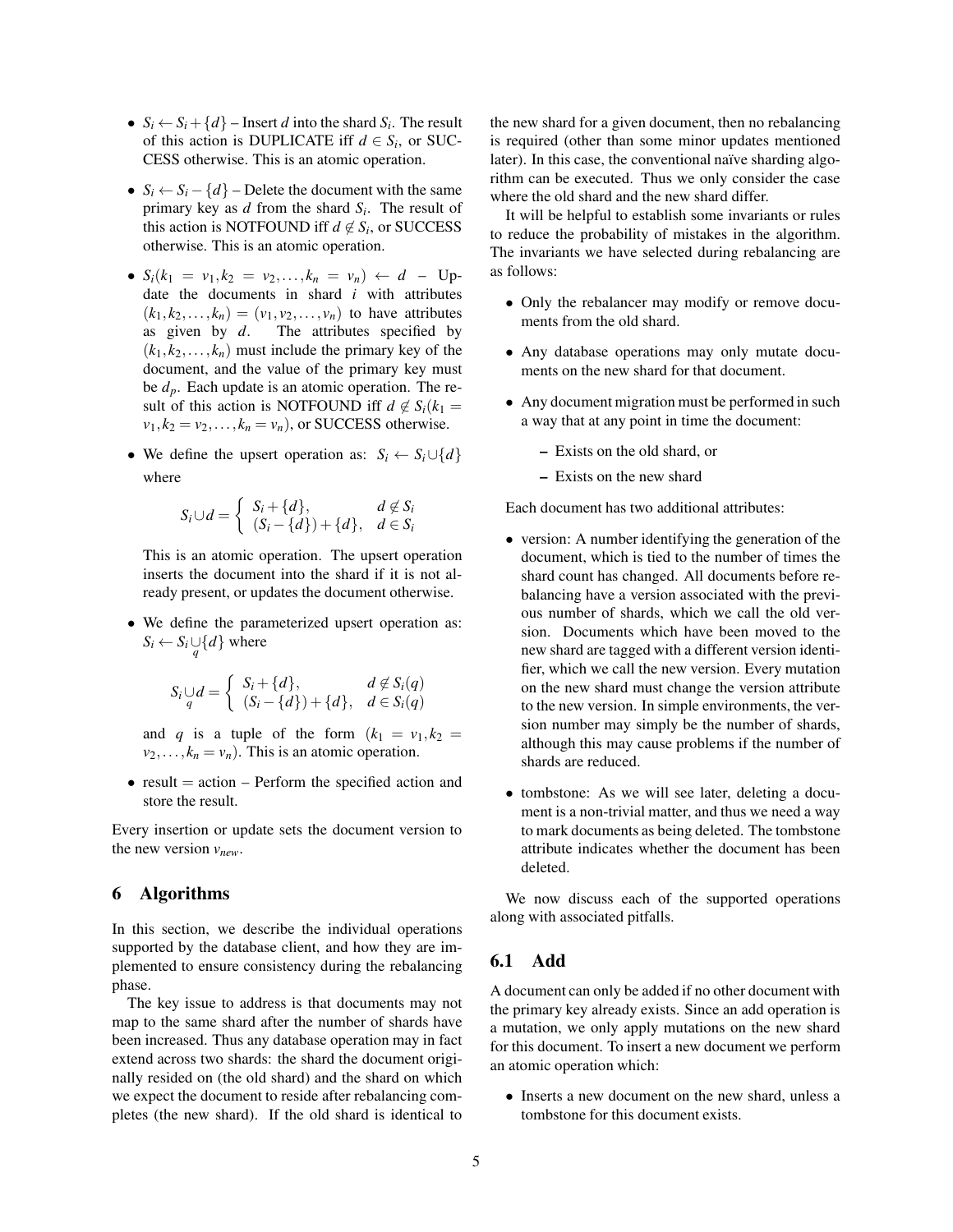Algorithm 1 Add

Require: A document *d*, old shard *Sold* and new shard  $S_{new}, S_{old} \neq S_{new}$ procedure ADD(*Sold*, *Snew*, *d*) if  $d \in S_{new}$  then // *Conditionally update the document*  $r = S_{new}(d_p, \triangleleft(d) = \text{True}) \leftarrow d$ return *r* else if  $d \in S_{old}$  then return DUPLICATE else // *Perform an upsert*  $r = S_{new} \leftarrow S_{new}$  ∪  $(d)$ =True {*d*} return *r* end if end if end procedure

Algorithm 2 Update Require: A document *d*, old shard *Sold* and new shard  $S_{new}, S_{old} \neq S_{new}$ procedure UPDATE(*Sold*, *Snew*, *d*) // *Check if the document exists on the old shard* if  $d \in S_{old}$  then  $r = S_{new} \leftarrow S_{new}$  ∪  $(d)$ =False {*d*} else  $r = S_{new}(d_p, \hat{=}n{d}) =$ **False**)  $\leftarrow d$ end if return *r* end procedure

• If a tombstone for this document exists, then update the tombstone to be this document (and no longer a tombstone).

We rely on the upsert operation on the shard to perform this action, and we also rely on a unique constraint on the primary key. If the unique constraint is violated, then the database client will be informed that the document already exists. In addition to this simplistic scenario, we need to take into account that the document may already exist on the old shard. So before proceeding with the above algorithm, we first determine if the document exists on the old shard. If so, then the add fails due to a duplicate key error. The complete algorithm is provided in algorithm 1.

Note that we only provide the algorithm for  $S_{old} \neq$  $S_{new}$ . For  $S_{old} = S_{new}$  we execute the standard naïve sharding algorithm.

Algorithm 3 Delete

Require: A document *d*, old shard *Sold* and new shard  $S_{new}, S_{old} \neq S_{new}$ procedure DELETE(*Sold*, *Snew*, *d*) // *Check if the document exists on the old shard* if  $d \in S_{old}$  then  $r = S_{new} \leftarrow S_{new}$  ∪  $(d)$ =False  $\{\bigcap\{d\}\}\$ else  $r = S_{new}(d_p) \leftarrow \mathbf{m}(d)$ end if return *r* end procedure

# 6.2 Update

We utilize upsert and update operations on individual shards to perform a cross-shard update. A document can be updated only if it already exists on some shard. The update operation mutates the document. So to maintain the invariant, we only apply updates to the new shard for this document. The update operation is performed in the following manner:

- If the document is found on the old shard, then insert the updated document to the new shard (or update the document on the new shard if it is already present).
- Otherwise, if the document is found on the new shard, then update the document on the new shard. No insert is permitted if the document is not found on the old shard.

In both cases we add conditions that documents may only be updated if the document is not a tombstone, since deleted documents cannot be updated.

We rely on the fact that parameterized upsert to the new shard will fail if the document to be updated is a tombstone. Similarly, the update operation on the new shard will fail if the document does not already exist on the new shard. The complete algorithm is provided in algorithm 2.

### 6.3 Delete

A document can only be deleted if it exists on some shard. Since only the rebalancer can remove documents from a shard, we maintain this invariant by not physically deleting the documents during the delete operation. Instead, we only mark a document when it is deleted. The marking is done by inserting an additional field called tombstone into the document and setting it to True to indicate a valid tombstone. The rebalancer then takes care of physically deleting all the tombstones when it is done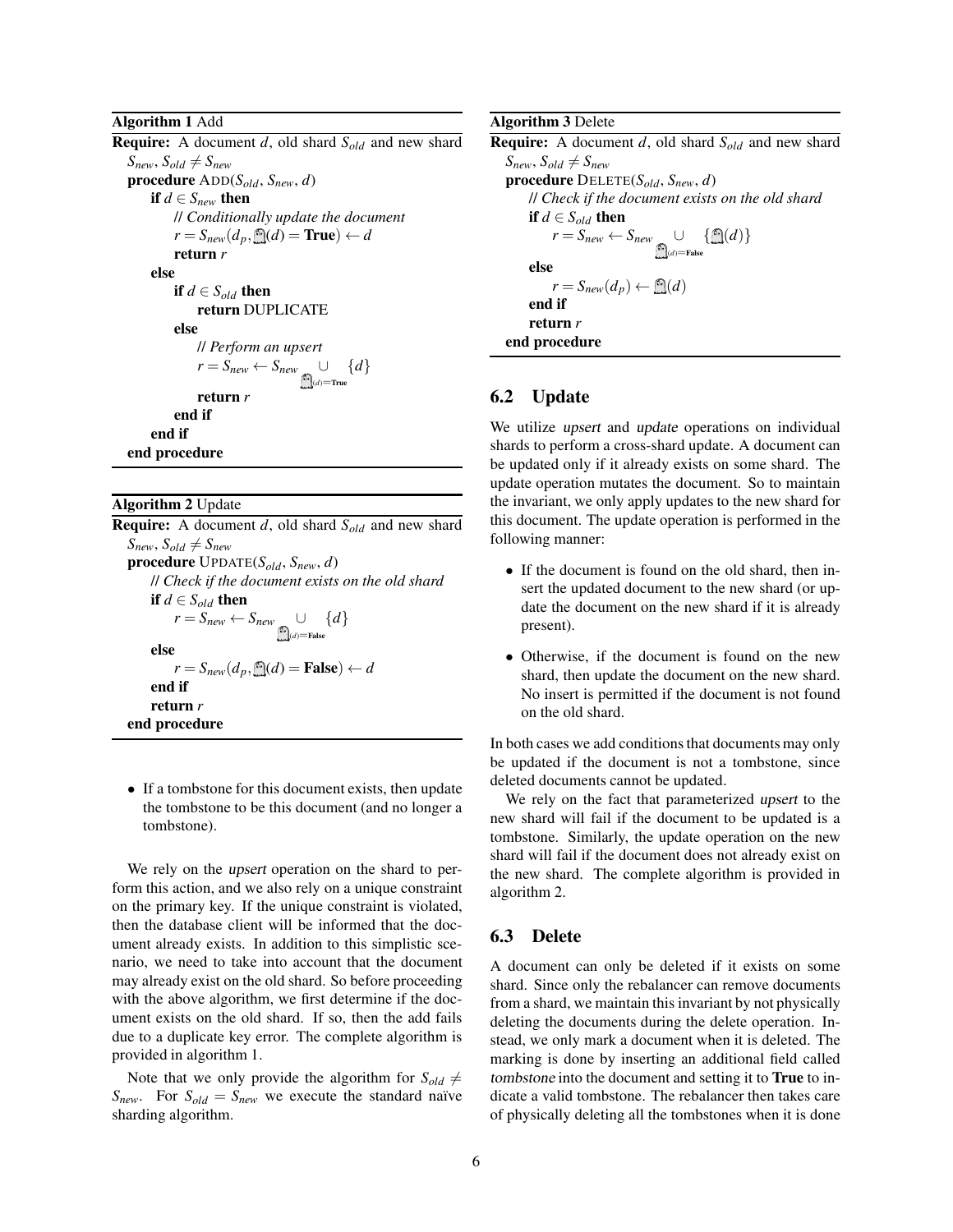Algorithm 4 Get

Require: A document primary key *dp*, old shard *Sold* and new shard  $S_{new}$ ,  $S_{old} \neq S_{new}$ procedure GETSHARD(*S<sup>i</sup>* , *dp*) if  $d_p \in S_i$  then if  $S_i(d_n)$  is  $\bigcap (d)$  then return DELETED else return  $S_i(d_p)$ end if else return NOTFOUND end if end procedure procedure GET(*Sold*, *Snew*, *dp*)  $r = \text{GETSHARD}(S_{new}, d_p)$ if *r* is DELETED then return NOTFOUND end if **if** *r* is not NOTFOUND then return *r* end if  $r = \text{GETSHARD}(S_{old}, d_p)$ if *r* is DELETED then return NOTFOUND end if if *r* is not NOTFOUND then return *r* end if  $r = \text{GETSHARD}(S_{new}, d_p)$ if *r* is DELETED then return NOTFOUND end if return *r* end procedure

moving the documents around. The delete operation is implemented as follows:

- If the document is found on the old shard, then insert a tombstone for this document on the new shard.
- Otherwise, if the document is found on the new shard, then update the document on the new shard and set tombstone to True.

The addition of a tombstone document is actually performed using an upsert operation. For the upsert we simply modify the existing document and insert a tombstone field in it and set it to value True. If the document already contains a tombstone field, then we simply set its value to True. The complete algorithm is provided in algorithm 3. Please note that  $\hat{m}$  indicates the tombstonAlgorithm 5 Rebalance

```
procedure COMPUTESHARD(d, nnew)
    // This process will calculate the shard where the
    // document should be stored
    // This can be done in a variety of ways
    // We chose to use a hash and mod approach
    // Here, h indicates the hash function
    j = (h(d_p) \mod n_{new}) + 1return Sj
end procedure
procedure REBALANCE(vold, vnew, nold, nnew)
    for all S_i \in S do
         for all d \in S_i(\text{version} = v_{old}) do
             S_{new} \leftarrow COMPUTESHARD(d, n_{new})if S_i = S_{new} then
                  S_{new}(d_p)_{v} \leftarrow v_{new}else
                  // Ignore any conflicts
                  // A conflict means the document has
                  // already been rebalanced
                  S_{new} \leftarrow S_{new} + \{d\}end if
         end for
    end for
    Q \leftarrow all active queries
    \mathbf{Q}' \leftarrow \mathbf{Q}while Q' \cap Q \neq \emptyset do
         \mathbf{Q}' \leftarrow all active queries
    end while
    for all S_i \in S do
         S_i \leftarrow S_i - S_i(\text{version} = \text{v}_{old})S_i \leftarrow S_i - S_i(\blacksquare = True)
    end for
end procedure
```
ing operation where we insert a tombstone field into the document.

# 6.4 Get

A get operation does a lookup for the document based on a primary key. Since the rebalancer might be rebalancing the document that we are trying to lookup, the get operation has to do multiple lookups before declaring that a document does not exist. The lookup has to be done in following sequence to make sure if a document exists in the sharded database. First check if the document exists on new shard, then check if the document exists on old shard and then finally check if the document exists on the new shard again. If these three lookups fail to produce the required document, then we can declare that the document does not exist. The complete algorithm is provided in algorithm 4.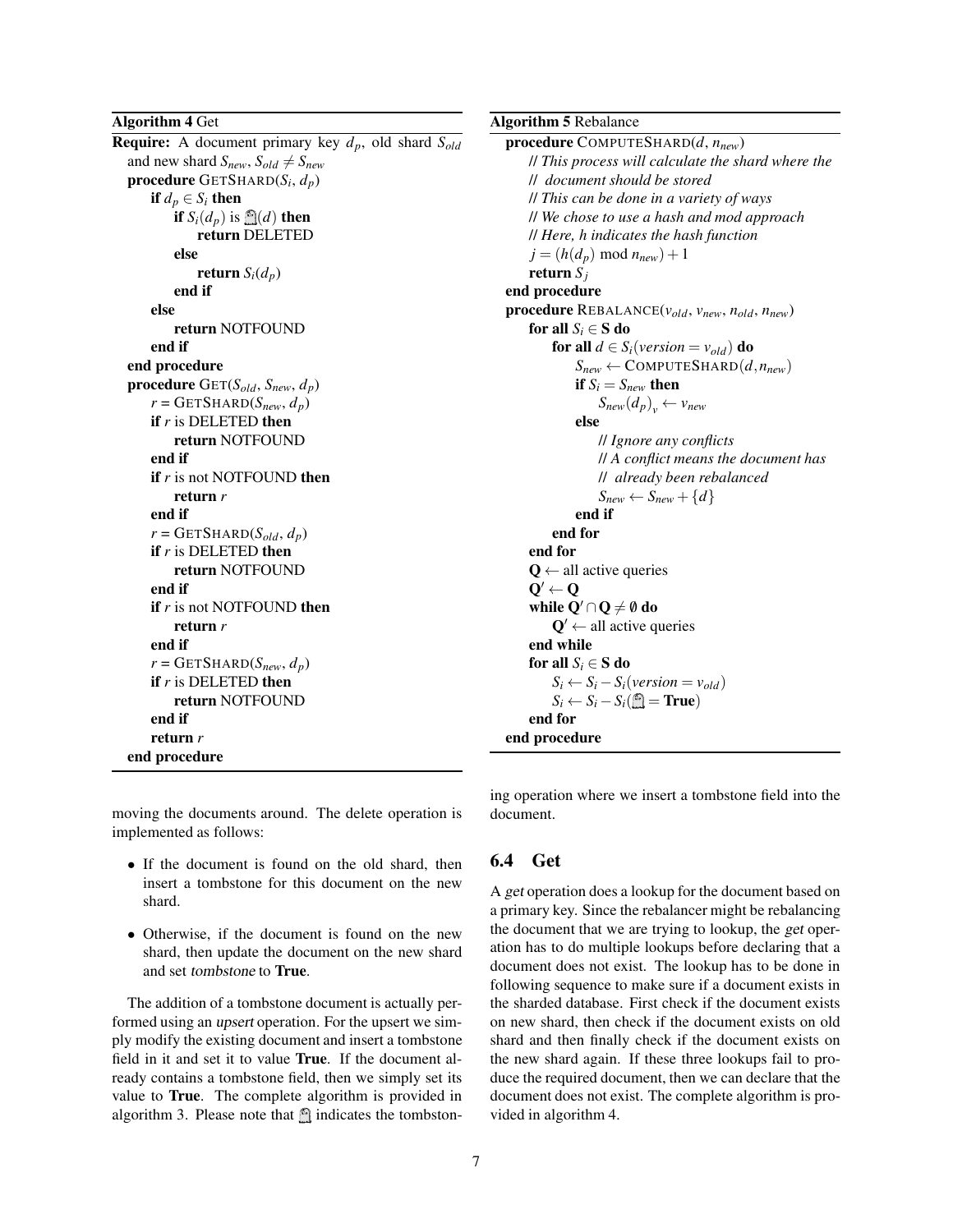# 6.5 Rebalance

The rebalance operation is executed when a new shard is added to the system. When a new shard is added, the existing data that is residing on the old shards needs to be moved to appropriate shards based on the new number of shards in the system. For each shard in the system, the rebalancer basically reads all the documents from that shard that have the old version number. Then for each such document, it finds the new shard location for this document and then puts the document in its new location. After all the required documents from all the shards are moved to their appropriate locations, all the documents belonging to the older version are removed. Also, all the documents that have a valid tombstone flag are removed.

If the rebalancer finds any document that does not need to be removed, then the rebalancer simply changes the version attribute of that document to the new version.

The complete algorithm is provided in algorithm 5.

There is one peculiarity we need to mention. Since queries are often implemented with cursors, it is possible that cursors iterating through the shards may miss a rebalance operation and omit a document. The rebalancer must thus wait for all existing queries to terminate before removing the old version of documents.

# 6.6 Query

The query operation needs to execute the query on all the shards in the system and then combine (merge) the results obtained from individual shards to produce the final result. Since the rebalance operation might be moving documents around while query is performed, the merging of results needs to be performed by taking this factor into consideration.

The merge process works as follows. First, the query is executed on individual shards and the results of the operation are stored in individual queues. Then, while there are still documents left in some queue, we first read the top document from each shard queue. Then we find the minimum document(s) based on the value of the primary key. Then among this set of minimum documents we find the document that has the highest version number. If this document does not have a valid tombstone flag, then this document is added to the final result set. Then from all individual shard result queues, we delete the document(s) whose primary key matches with that of the document that was just added to the final result queue. The complete algorithm is provided in algorithm 6.

# 7 Validation

We first consider every sharding mutation operation. All our mutation operations consist of exactly two database

#### Algorithm 6 Query

```
procedure ADDSORTCRITERIA(q,m)
    // Add the sort key m to the existing sort keys
    // in the query q
    \{K_1, K_2, \ldots, K_n\}// in that order
    // Then the new sort key order will be
    \{k_1, k_2, \ldots, k_n, m\}r = \{EXISTINGSORTKEYS(q) + m\}return r
end procedure
procedure QUERY(q)
    // SR stores the query results obtained from indi-
vidual shards
    SR \leftarrow \{\}// R stores the final result set of the query
    R \leftarrow \{\}q' \leftarrow ADDSORTCRITERIA(q, d_p)for all S_i \in S do
         SR \leftarrow SR + S_i(q')end for
    while \sum_i |SR_i| > 0 do
         d ← min<sub>d<sub>p</sub></sub>{\top(SR<sub>i</sub>)}
         d ← max<sub>d_v</sub> { \top(SR_i) | \top(SR_i_p) = d_p }
        if d is not \mathbb{D}(d) then
            R \leftarrow R + dend if
        for all SR_i \in SR do
            SR_i \leftarrow SR_i - \{d\}end for
    end while
    return R
end procedure
```
calls:

- A query (fetch of a single document) from the old shard.
- An atomic single shard mutation operation on the new shard.

Since all single shard mutations on a shard are atomic, all combinations of mutations will be serialized in some way. So we are guaranteed that single shard mutation operations cannot affect the correctness of the algorithm in the sense that individual mutations cannot interleave in such a way that the outcome of any sharding mutation is unpredictable. All that remains is to validate that the algorithms do indeed perform the actions we require.

# 7.1 Fault Tolerance

The rebalancer algorithm ensures that even if the rebalancing process fails at any point in its execution, it leaves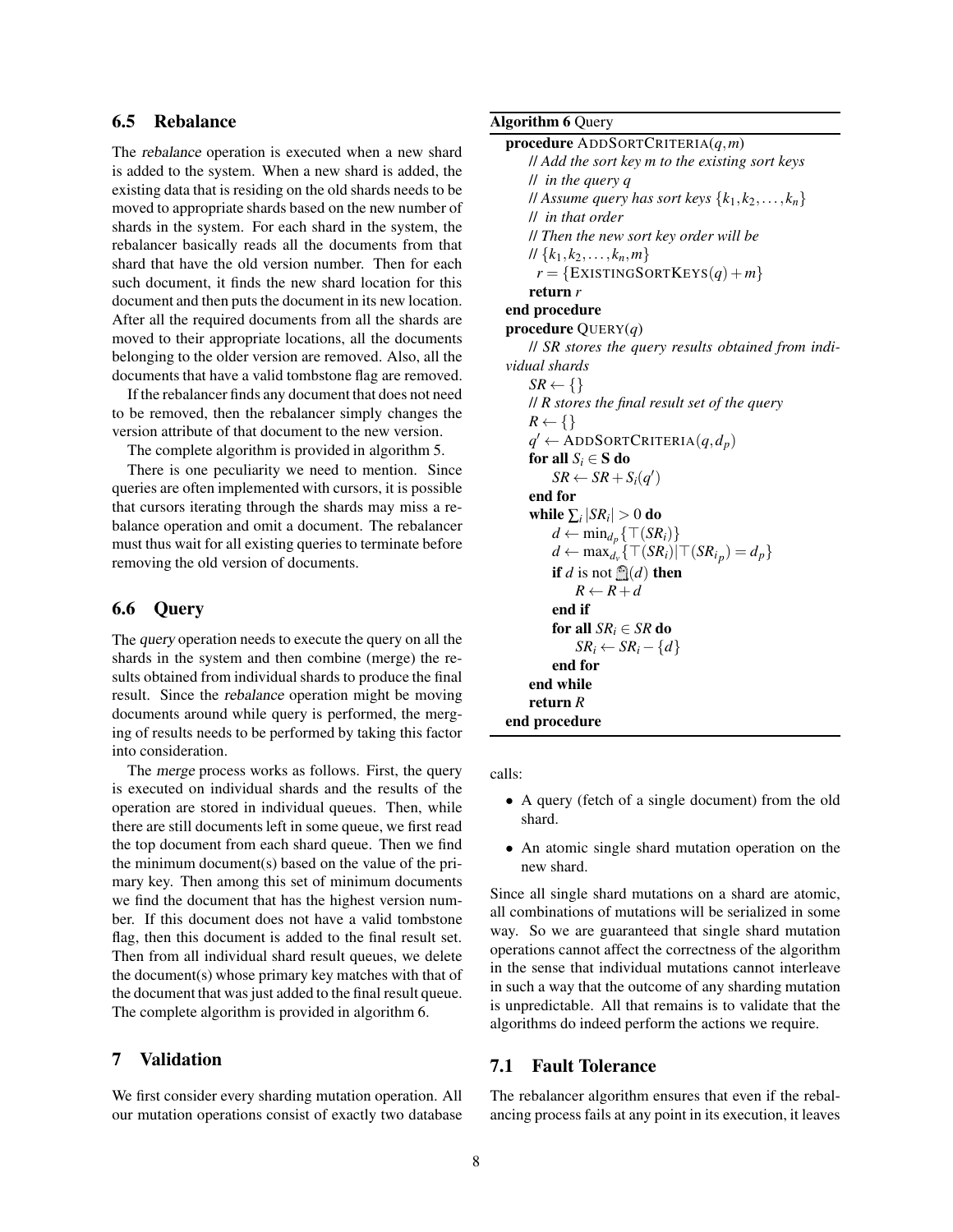the database in a consistent state. The rebalancer can be resumed on any node at any time in the future with no special provisions. Since the rebalancer never violates the invariants listed in section 6, all the other algorithms will function consistently and correctly in the presence of a rebalancer failure.

### 7.2 Testing Framework

Reasoning about the algorithms helps to validate their correctness, but it is desirable to have some stronger guarantee such as a mathematical proof of correctness. We have favored a different approach. To validate the algorithms, we implemented a simulator which is able to determine the order in which atomic actions on a shard occur. We generate a number of test scenarios for every permutation of interactions between two concurrent requests. These tests are executed, and the final state after the operations have completed is evaluated to see that the outcome is consistent, and that some ordering of the operations has been applied. The same algorithm can be applied to more than two operations, but the time consumed by these tests begins to outweigh the gains at more than three simultaneous operations. Our expectation is that three operations will behave correctly if two operations behave correctly, since any two operations can be ordered, with the third applied after that (since we have verified that mutation operations serialize).

We have executed our test framework to convince ourselves that the implementation is correct. We perform each test for a number of scenarios:

- Document does not exist on the old shard.
- Document does exist on the old shard.
- Tombstone for the document exists on the new shard.
- Document has been rebalanced and exists on the old shard and new shard.
- Document has been rebalanced and exists on only the new shard.

The test framework confirms the correctness of our algorithms.

## 8 Results

We computed a number of tests to determine the overhead, in real terms, of the algorithms proposed in this paper. These tests were performed on a cluster with 3 shards, with three replicas in each shard. The 9 compute nodes hosting the database were all running on virtual machines on a cloud service, so a possibility exists that

| <b>Operation</b>   | Normal | <b>Rebalancing</b> | $\%$  |
|--------------------|--------|--------------------|-------|
| Add                | 3.88   | 3.93               | $1\%$ |
| Add (duplicate)    | 3.66   | 3.90               | 6%    |
| Delete             | 7.54   | 7.55               | $0\%$ |
| Delete (missing)   | 7.76   | 8.49               | 9%    |
| Get                | 6.93   | 6.92               | $0\%$ |
| Get (missing)      | 7.83   | 7.75               | $0\%$ |
| Query1             | 0.16   | 0.14               | $0\%$ |
| Query <sub>2</sub> | 0.07   | 0.07               | $0\%$ |
| Update             | 7.60   | 7.78               | 2%    |
| Update (missing)   | 7.96   | 8.22               | 3%    |

Table 2: Overhead of executing operations during rebalancing.

| <b>Operation</b> | Normal | <b>Rebalancing</b> | $\%$  |
|------------------|--------|--------------------|-------|
| Add              | 2.74   | 2.86               | $4\%$ |
| Add (duplicate)  | 2.76   | 2.82               | 2%    |
| Delete           | 5.43   | 5.49               | $1\%$ |
| Delete (missing) | 6.51   | 6.70               | 3%    |
| Get              | 5.48   | 5.42               | $0\%$ |
| Get (missing)    | 6.30   | 6.49               | 3%    |
| Update           | 5.56   | 5.56               | $0\%$ |
| Update (missing) | 6.57   | 6.82               | $4\%$ |

Table 3: Overhead of executing operations during rebalancing (parallel).

some virtual machines may have contended for disk access with other virtual machines. However, the dataset was small enough that the database server would be able to aggressively cache the dataset. MongoDB was used as the underlying database for each shard. The "normal" operations were executed with a conventional sharding algorithm with 3 shards, whereas the "rebalancing" operations apply the algorithms listed in this article (moving from 2 shards to 3 shards). No rebalancer was running during either of these tests. We have enumerated a number of different cases, including failure cases, to attempt to discern the impact of performing multiple database operations. Since shards provide the most benefit for concurrent operations, we also include a separate measure of 20 concurrent operations, whereas the default case performs all operations serially. Each test run consists of 100 operations of the specified type. We repeated the full battery of tests 100 times to reduce the effect of outliers and report the average time in each case. We selected python for the client side implementation of the algorithms specified in this paper, as well as the "normal" sharded client. We have tuned the python client to eliminate the effect of garbage collection in the results, to obtain a test measure free of effects unrelated to the test (or as near as we could get).

Table 2 presents the overhead involved in executing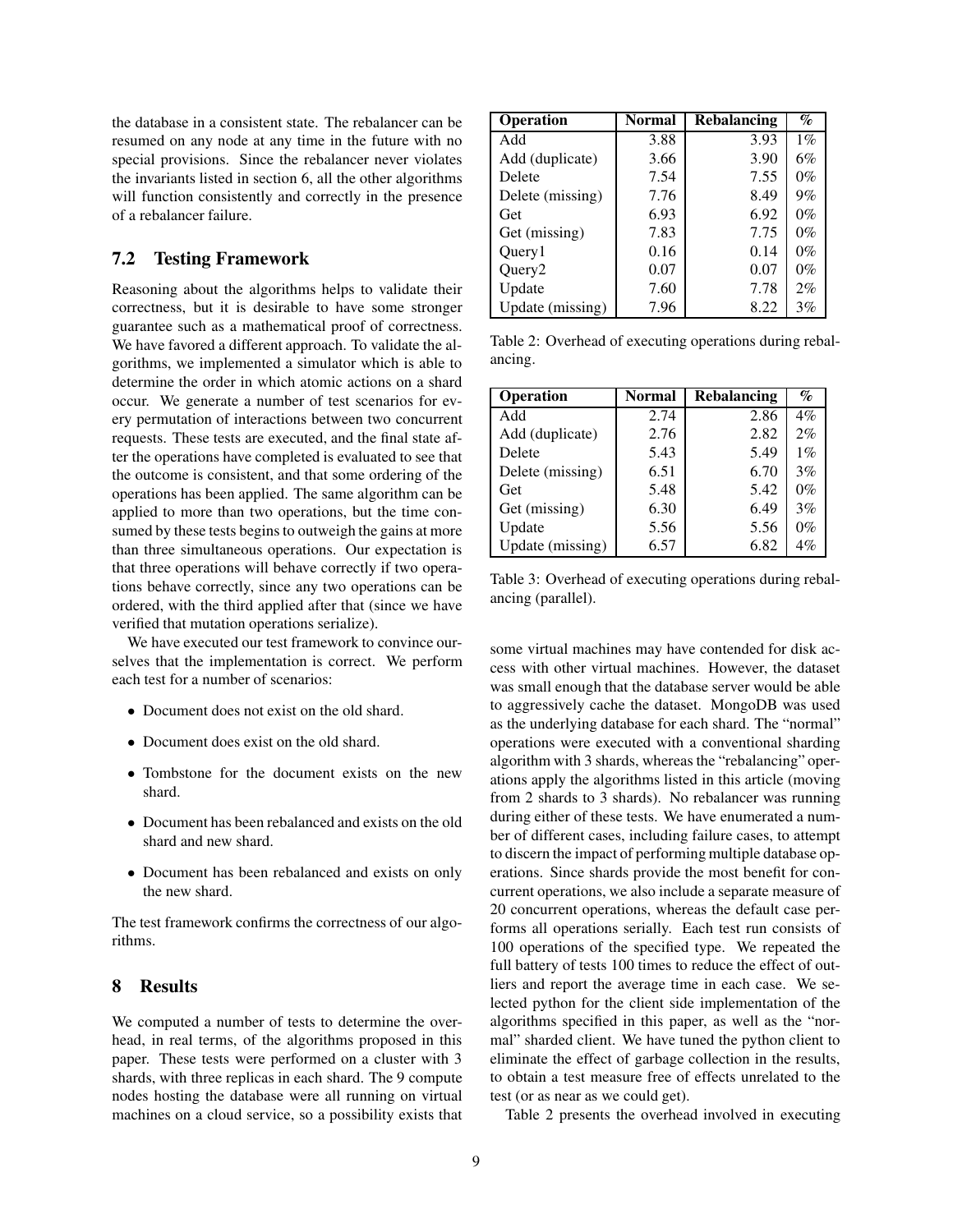the basic operations while rebalancing is in progress. Table 3 lists the same operations where 20 operations are executed concurrently. The first two columns report the time, in seconds for 100 operations to be performed. The last column indicates the overhead of executing the rebalancing algorithm, based on these measurements. The two queries listed in the table were only executed once per test run, and covered a subset of the data loaded during the test. In this test run, the overhead of applying the algorithms in this paper were minimal. Thus the other operations in the system dominated any overhead introduced by our sharding layer. In some cases the proposed rebalancing algorithms outperformed the naïve sharding approach, which we ascribe to some variance in the test environment.

### 9 Conclusion

We have described a client side implementation of sharding, with the ability to add shards (or remove shards) without taking the sharded database offline. The limited set of operations we support are typical of many NoSQL and document oriented databases, which means this approach is applicable to a wide variety of available database systems which have not necessarily been designed to scale out in this way. Database operations are ordered based on the destination shard for each operation, so ordering is achieved with no global clocks. Each shard is responsible for ordering the operations arriving at that shard, and the ordering of operations from a client perspective is easily described in terms of the ordering of operations at each shard.

#### 10 Acknowledgments

The tombstone image was obtained from openclipart.org [1].

### References

- [1] http://openclipart.org/detail/171351/ rip-by-cyberscooty-171351. Accessed: 2013-09-24.
- [2] Divyakant Agrawal, Amr El Abbadi, Beng Chin Ooi, Sudipto Das, and Aaron J. Elmore. The evolving landscape of data management in the cloud. *Int. J. Comput. Sci. Eng.*, 7(1):2–16, March 2012.
- [3] Jason Baker, Chris Bond, James C. Corbett, JJ Furman, Andrey Khorlin, James Larson, Jean-Michel Leon, Yawei Li, Alexander Lloyd, and Vadim Yushprakh. Megastore: Providing scalable, highly

available storage for interactive services. In *Proceedings of the Conference on Innovative Data system Research (CIDR)*, pages 223–234, 2011.

- [4] Kyle Banker. *MongoDB in Action*. Manning Publications Co., Greenwich, CT, USA, 2011.
- [5] Matthias Brantner, Daniela Florescu, David Graf, Donald Kossmann, and Tim Kraska. Building a database on S3. In *Proceedings of the 2008 ACM SIGMOD international conference on Management of data*, SIGMOD '08, pages 251–264, New York, NY, USA, 2008. ACM.
- [6] Rick Cattell. Scalable SQL and NoSQL data stores. *SIGMOD Rec.*, 39(4):12–27, May 2011.
- [7] Kristina Chodorow and Michael Dirolf. *MongoDB: The Definitive Guide*. O'Reilly Media, Inc., 1st edition, 2010.
- [8] Brian F. Cooper, Raghu Ramakrishnan, Utkarsh Srivastava, Adam Silberstein, Philip Bohannon, Hans-Arno Jacobsen, Nick Puz, Daniel Weaver, and Ramana Yerneni. PNUTS: Yahoo!'s hosted data serving platform. *Proc. VLDB Endow.*, 1(2):1277–1288, August 2008.
- [9] James C. Corbett, Jeffrey Dean, Michael Epstein, Andrew Fikes, Christopher Frost, J. J. Furman, Sanjay Ghemawat, Andrey Gubarev, Christopher Heiser, Peter Hochschild, Wilson Hsieh, Sebastian Kanthak, Eugene Kogan, Hongyi Li, Alexander Lloyd, Sergey Melnik, David Mwaura, David Nagle, Sean Quinlan, Rajesh Rao, Lindsay Rolig, Yasushi Saito, Michal Szymaniak, Christopher Taylor, Ruth Wang, and Dale Woodford. Spanner: Google's globally distributed database. *ACM Trans. Comput. Syst.*, 31(3):8:1–8:22, August 2013.
- [10] Sudipto Das, Divyakant Agrawal, and Amr El Abbadi. G-Store: a scalable data store for transactional multi key access in the cloud. In *Proceedings of the 1st ACM symposium on Cloud computing*, SoCC '10, pages 163–174, New York, NY, USA, 2010. ACM.
- [11] Giuseppe DeCandia, Deniz Hastorun, Madan Jampani, Gunavardhan Kakulapati, Avinash Lakshman, Alex Pilchin, Swaminathan Sivasubramanian, Peter Vosshall, and Werner Vogels. Dynamo: Amazon's highly available key-value store. *SIGOPS Oper. Syst. Rev.*, 41(6):205–220, October 2007.
- [12] George Giakkoupis and Vassos Hadzilacos. A scheme for load balancing in heterogenous distributed hash tables. In *Proceedings of the twentyfourth annual ACM symposium on Principles of*